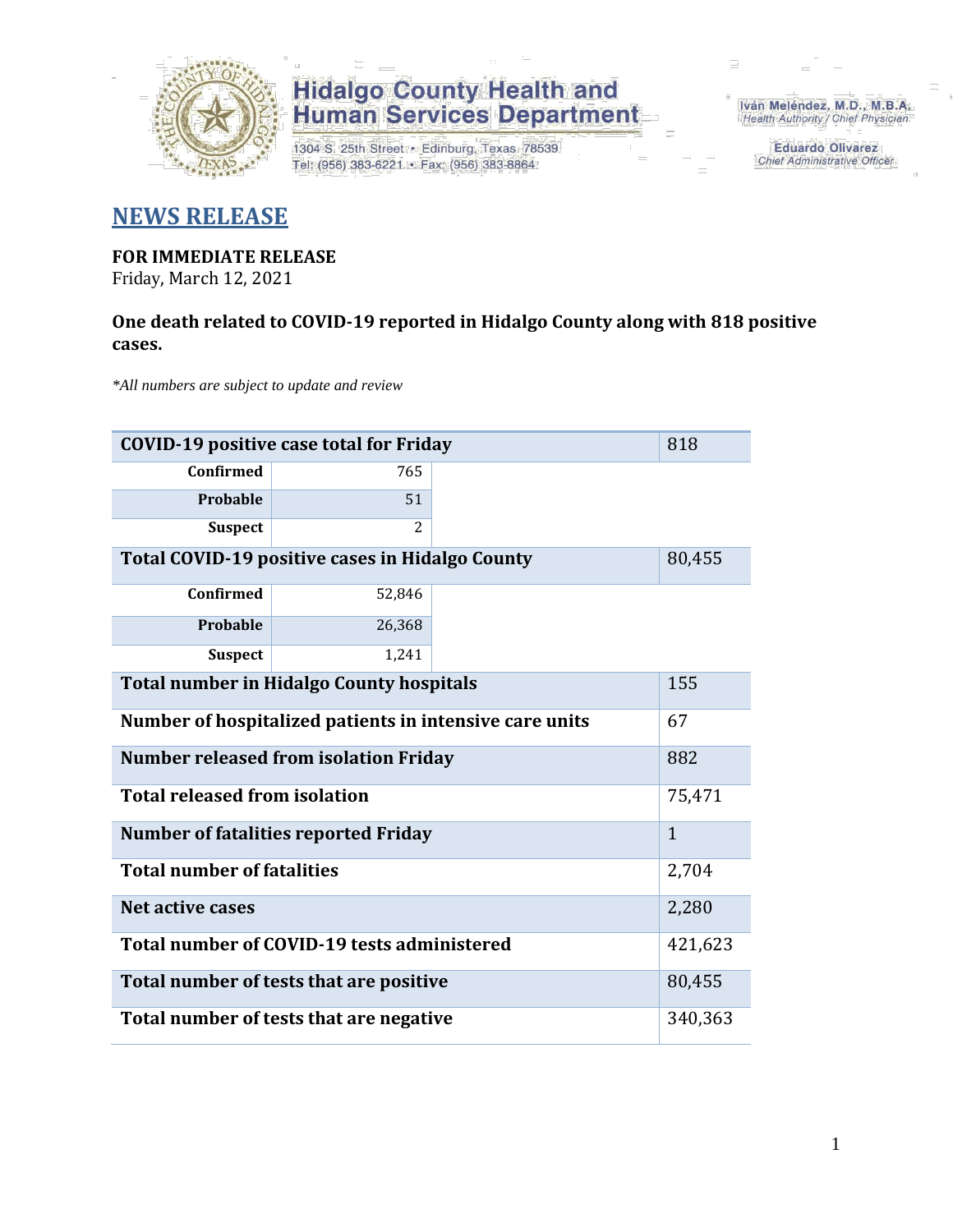

1304 S. 25th Street · Edinburg, Texas 78539 Tel: (956) 383-6221 · Fax: (956) 383-8864

Iván Meléndez, M.D., M.B.A. Health Authority / Chief Physician

> **Eduardo Olivarez Chief Administrative Officer**

*Hidalgo County uses the case status definition provided by the Texas Department of State Health Service's 2020 Epi Case Criteria Guide revised November 2020.*

- *1. Confirmed: A person who has tested positive through a molecular or PCR (oral or nasal swabs) test that looks for the presence of the virus's genetic material.*
- *2. Probable: A person who meets presumptive laboratory evidence through detection of COVID-19 by antigen test in a respiratory specimen.*
- *3. Suspect: A person who meets supported laboratory evidence through detection of specific antibodies in serum, plasma, whole body, and no prior history of being confirmed or probable case.*

*For more information of case status definition for COVID-19, please refer to:*

[https://www.dshs.state.tx.us/IDCU/investigation/epi-case-criteria-guide/2020-Epi-Case-Criteria-](https://www.dshs.state.tx.us/IDCU/investigation/epi-case-criteria-guide/2020-Epi-Case-Criteria-Guide.pdf)[Guide.pdf](https://www.dshs.state.tx.us/IDCU/investigation/epi-case-criteria-guide/2020-Epi-Case-Criteria-Guide.pdf)

The deaths include:

|  | Age Gender | <b>City</b>                     |
|--|------------|---------------------------------|
|  |            | $1 \mid 70+$ Female Undisclosed |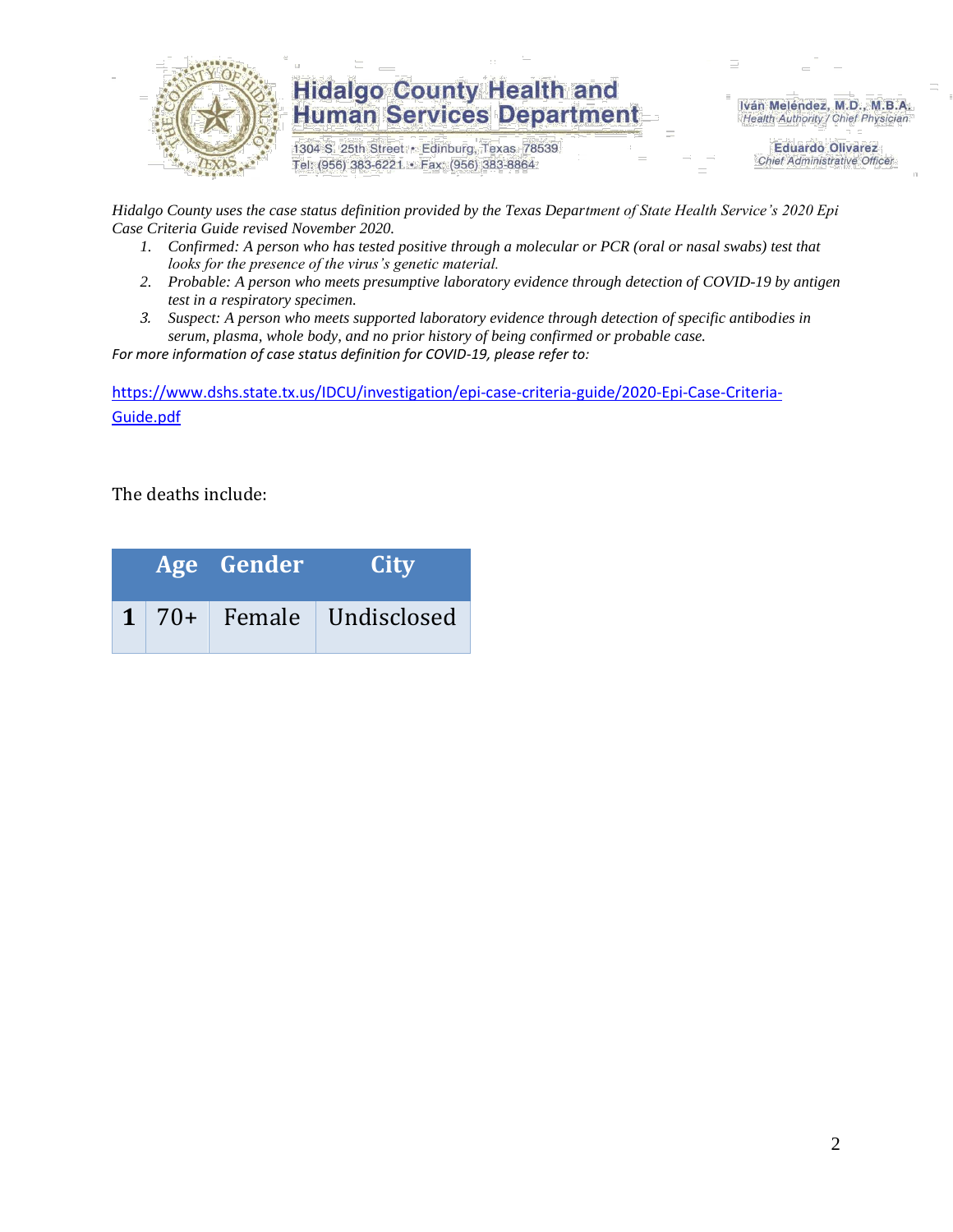

1304 S. 25th Street · Edinburg, Texas 78539 Tel: (956) 383-6221 · Fax: (956) 383-8864

Iván Meléndez, M.D., M.B.A.<br>Health Authority / Chief Physician

**Eduardo Olivarez** Chief Administrative Officer

#### Friday, March 12, 2021 positive cases include:

|                         | Age<br><b>Range</b> | Gender      | <b>City</b> |     | Age<br><b>Range</b> | Gender                    | <b>City</b> |     | Age<br><b>Range</b> | Gender                    | <b>City</b> |
|-------------------------|---------------------|-------------|-------------|-----|---------------------|---------------------------|-------------|-----|---------------------|---------------------------|-------------|
| $\mathbf{1}$            | $0 - 19$            | $\mathbf M$ | Alamo       | 274 | 30s                 | $\mathbf M$               | McAllen     | 547 | $70+$               | $\rm F$                   | Mission     |
| $\mathbf{2}$            | $0 - 19$            | ${\bf F}$   | Alamo       | 275 | 30s                 | $\mathbf M$               | McAllen     | 548 | $0 - 19$            | $\mathbf F$               | Pharr       |
| 3                       | 20s                 | $\mathbf M$ | Alamo       | 276 | 30s                 | $\rm F$                   | McAllen     | 549 | $0 - 19$            | $\mathbf M$               | Pharr       |
| $\boldsymbol{4}$        | 20s                 | ${\bf F}$   | Alamo       | 277 | 30s                 | $\rm F$                   | McAllen     | 550 | $0 - 19$            | $\rm F$                   | Pharr       |
| $\overline{\mathbf{5}}$ | 20s                 | $\mathbf M$ | Alamo       | 278 | 40s                 | $\mathbf M$               | McAllen     | 551 | $0 - 19$            | ${\bf F}$                 | Pharr       |
| 6                       | 30s                 | ${\bf F}$   | Alamo       | 279 | 40s                 | $\rm F$                   | McAllen     | 552 | $0 - 19$            | $\rm F$                   | Pharr       |
| $\overline{7}$          | 30s                 | ${\bf F}$   | Alamo       | 280 | 40s                 | ${\bf F}$                 | McAllen     | 553 | $0 - 19$            | $\rm F$                   | Pharr       |
| 8                       | 30s                 | $\rm F$     | Alamo       | 281 | 40s                 | $\boldsymbol{F}$          | McAllen     | 554 | $0 - 19$            | $\rm F$                   | Pharr       |
| 9                       | 40s                 | $\mathbf M$ | Alamo       | 282 | 40s                 | $\rm F$                   | McAllen     | 555 | $0 - 19$            | ${\bf F}$                 | Pharr       |
| 10                      | 40s                 | ${\bf F}$   | Alamo       | 283 | 40s                 | M                         | McAllen     | 556 | $0 - 19$            | M                         | Pharr       |
| 11                      | 40s                 | $\mathbf M$ | Alamo       | 284 | 40s                 | $\rm F$                   | McAllen     | 557 | $0 - 19$            | $\rm F$                   | Pharr       |
| 12                      | 40s                 | F           | Alamo       | 285 | 40s                 | $\rm F$                   | McAllen     | 558 | $0 - 19$            | $\mathbf M$               | Pharr       |
| 13                      | 40s                 | ${\bf F}$   | Alamo       | 286 | 40s                 | $\rm F$                   | McAllen     | 559 | $0 - 19$            | $\mathbf M$               | Pharr       |
| 14                      | 40s                 | M           | Alamo       | 287 | 40s                 | $\rm F$                   | McAllen     | 560 | $0 - 19$            | $\rm F$                   | Pharr       |
| 15                      | 40s                 | $\mathbf M$ | Alamo       | 288 | 40s                 | $\mathbf M$               | McAllen     | 561 | 20s                 | ${\bf F}$                 | Pharr       |
| 16                      | 50s                 | M           | Alamo       | 289 | 40s                 | $\mathbf M$               | McAllen     | 562 | 20s                 | $\mathbf M$               | Pharr       |
| 17                      | 50s                 | $\mathbf M$ | Alamo       | 290 | 40s                 | ${\bf F}$                 | McAllen     | 563 | 20s                 | $\rm F$                   | Pharr       |
| 18                      | 50s                 | $\mathbf M$ | Alamo       | 291 | 40s                 | M                         | McAllen     | 564 | 20s                 | $\rm F$                   | Pharr       |
| 19                      | 50s                 | ${\bf F}$   | Alamo       | 292 | 40s                 | $\rm F$                   | McAllen     | 565 | 20s                 | $\mathbf M$               | Pharr       |
| 20                      | 50s                 | M           | Alamo       | 293 | 40s                 | $\rm F$                   | McAllen     | 566 | 20s                 | $\rm F$                   | Pharr       |
| 21                      | 50s                 | ${\bf F}$   | Alamo       | 294 | 40s                 | $\rm F$                   | McAllen     | 567 | 20s                 | $\rm F$                   | Pharr       |
| 22                      | 50s                 | ${\bf F}$   | Alamo       | 295 | 40s                 | $\rm F$                   | McAllen     | 568 | 20s                 | M                         | Pharr       |
| 23                      | 50s                 | ${\bf F}$   | Alamo       | 296 | 40s                 | ${\bf F}$                 | McAllen     | 569 | 20s                 | $\mathbf M$               | Pharr       |
| 24                      | 50s                 | $\rm F$     | Alamo       | 297 | 40s                 | $\rm F$                   | McAllen     | 570 | 20s                 | $\boldsymbol{\mathrm{F}}$ | Pharr       |
| 25                      | 60s                 | ${\bf F}$   | Alamo       | 298 | 40s                 | $\mathbf M$               | McAllen     | 571 | 20s                 | ${\bf F}$                 | Pharr       |
| 26                      | 60s                 | M           | Alamo       | 299 | 40s                 | M                         | McAllen     | 572 | 20s                 | $\mathbf M$               | Pharr       |
| 27                      | 60s                 | M           | Alamo       | 300 | 40s                 | ${\bf F}$                 | McAllen     | 573 | 20s                 | $\rm F$                   | Pharr       |
| 28                      | 60s                 | $\rm F$     | Alamo       | 301 | 40s                 | ${\bf F}$                 | McAllen     | 574 | 20s                 | $\boldsymbol{\mathrm{F}}$ | Pharr       |
| 29                      | $70+$               | ${\bf F}$   | Alamo       | 302 | 40s                 | $\mathbf M$               | McAllen     | 575 | 20s                 | $\mathbf F$               | Pharr       |
| 30                      | $70+$               | ${\bf F}$   | Alamo       | 303 | 50s                 | M                         | McAllen     | 576 | 20s                 | $\rm F$                   | Pharr       |
| 31                      | $70+$               | $\mathbf M$ | Alamo       | 304 | 50s                 | $\boldsymbol{\mathrm{F}}$ | McAllen     | 577 | 20s                 | $\mathbf{F}$              | Pharr       |
| 32                      | $70+$               | F           | Alamo       | 305 | 50s                 | M                         | McAllen     | 578 | 30s                 | $\boldsymbol{F}$          | Pharr       |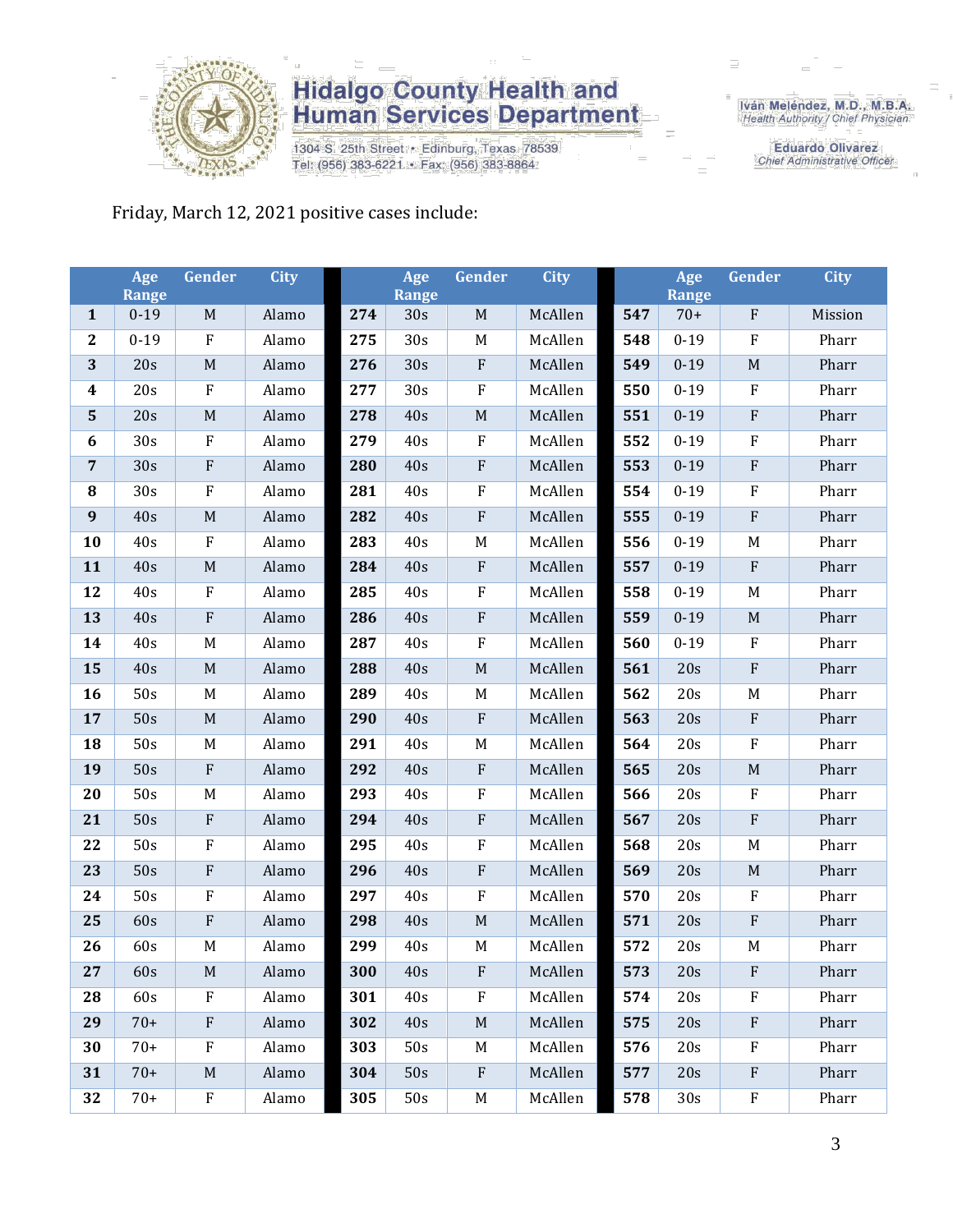

1304 S. 25th Street · Edinburg, Texas 78539 Tel: (956) 383-6221 · Fax: (956) 383-8864

Iván Meléndez, M.D., M.B.A.<br>Health Authority / Chief Physician

| 33 | $0 - 19$        | $\mathbf M$               | Alton | 306 | 50s | $M_{\odot}$               | McAllen | 579 | 30s | M                         | Pharr |
|----|-----------------|---------------------------|-------|-----|-----|---------------------------|---------|-----|-----|---------------------------|-------|
| 34 | $0 - 19$        | $\rm F$                   | Alton | 307 | 50s | M                         | McAllen | 580 | 30s | $\rm F$                   | Pharr |
| 35 | $0 - 19$        | $\mathbf M$               | Alton | 308 | 50s | $\boldsymbol{\mathrm{F}}$ | McAllen | 581 | 30s | $\mathbf M$               | Pharr |
| 36 | 20s             | M                         | Alton | 309 | 50s | M                         | McAllen | 582 | 30s | $\rm F$                   | Pharr |
| 37 | 20s             | ${\bf F}$                 | Alton | 310 | 50s | $\mathbf M$               | McAllen | 583 | 30s | $\rm F$                   | Pharr |
| 38 | 20s             | $M_{\odot}$               | Alton | 311 | 50s | M                         | McAllen | 584 | 30s | $\rm F$                   | Pharr |
| 39 | 20s             | M                         | Alton | 312 | 50s | $\mathbf M$               | McAllen | 585 | 40s | ${\bf F}$                 | Pharr |
| 40 | 20s             | $\mathbf F$               | Alton | 313 | 50s | M                         | McAllen | 586 | 40s | $\mathbf F$               | Pharr |
| 41 | 20s             | $\boldsymbol{\mathrm{F}}$ | Alton | 314 | 50s | $\boldsymbol{\mathrm{F}}$ | McAllen | 587 | 40s | ${\bf F}$                 | Pharr |
| 42 | 20s             | F                         | Alton | 315 | 50s | M                         | McAllen | 588 | 40s | M                         | Pharr |
| 43 | 40s             | $\rm F$                   | Alton | 316 | 50s | $\mathbf M$               | McAllen | 589 | 40s | $\mathbf M$               | Pharr |
| 44 | 40s             | M                         | Alton | 317 | 50s | M                         | McAllen | 590 | 40s | M                         | Pharr |
| 45 | 40s             | $\boldsymbol{\mathrm{F}}$ | Alton | 318 | 50s | $\boldsymbol{\mathrm{F}}$ | McAllen | 591 | 40s | $\mathbf M$               | Pharr |
| 46 | 40s             | $\mathbf F$               | Alton | 319 | 50s | M                         | McAllen | 592 | 40s | M                         | Pharr |
| 47 | 40s             | ${\bf F}$                 | Alton | 320 | 50s | $\boldsymbol{\mathrm{F}}$ | McAllen | 593 | 40s | $\mathbf M$               | Pharr |
| 48 | 40s             | $\rm F$                   | Alton | 321 | 50s | ${\bf F}$                 | McAllen | 594 | 40s | $\rm F$                   | Pharr |
| 49 | 50s             | $\rm F$                   | Alton | 322 | 50s | $\mathbf M$               | McAllen | 595 | 40s | $\mathbf M$               | Pharr |
| 50 | 60s             | M                         | Alton | 323 | 50s | M                         | McAllen | 596 | 40s | M                         | Pharr |
| 51 | 60s             | $\rm F$                   | Alton | 324 | 50s | $\mathbf M$               | McAllen | 597 | 40s | $\rm F$                   | Pharr |
| 52 | $70+$           | ${\bf F}$                 | Alton | 325 | 60s | M                         | McAllen | 598 | 40s | $\rm F$                   | Pharr |
| 53 | $0 - 19$        | $\mathbf M$               | Donna | 326 | 60s | $\mathbf M$               | McAllen | 599 | 40s | $\mathbf M$               | Pharr |
| 54 | $0 - 19$        | $\mathbf F$               | Donna | 327 | 60s | M                         | McAllen | 600 | 40s | M                         | Pharr |
| 55 | $0 - 19$        | $\mathbf M$               | Donna | 328 | 60s | $\mathbf M$               | McAllen | 601 | 40s | $\mathbf M$               | Pharr |
| 56 | $0 - 19$        | M                         | Donna | 329 | 60s | F                         | McAllen | 602 | 50s | F                         | Pharr |
| 57 | 20s             | $\rm F$                   | Donna | 330 | 60s | ${\bf F}$                 | McAllen | 603 | 50s | $\rm F$                   | Pharr |
| 58 | 20s             | ${\bf F}$                 | Donna | 331 | 60s | M                         | McAllen | 604 | 50s | M                         | Pharr |
| 59 | 20s             | $\boldsymbol{\mathrm{F}}$ | Donna | 332 | 60s | ${\bf F}$                 | McAllen | 605 | 50s | $\rm F$                   | Pharr |
| 60 | 20s             | F                         | Donna | 333 | 60s | F                         | McAllen | 606 | 50s | M                         | Pharr |
| 61 | 20s             | F                         | Donna | 334 | 60s | $\mathbf{F}$              | McAllen | 607 | 50s | $\mathbf{F}$              | Pharr |
| 62 | 20s             | $\rm F$                   | Donna | 335 | 60s | $\boldsymbol{\mathrm{F}}$ | McAllen | 608 | 50s | $_{\rm F}$                | Pharr |
| 63 | 20s             | $\mathbf{F}$              | Donna | 336 | 60s | $M_{\odot}$               | McAllen | 609 | 50s | $\rm F$                   | Pharr |
| 64 | 20s             | $\mathbf{F}$              | Donna | 337 | 60s | F                         | McAllen | 610 | 50s | $\rm F$                   | Pharr |
| 65 | 20s             | $\rm F$                   | Donna | 338 | 60s | $\mathbf M$               | McAllen | 611 | 50s | $\boldsymbol{\mathrm{F}}$ | Pharr |
| 66 | 30 <sub>s</sub> | $\mathbf F$               | Donna | 339 | 60s | M                         | McAllen | 612 | 50s | M                         | Pharr |
| 67 | 30s             | $\mathbf{F}$              | Donna | 340 | 60s | $\mathbf{F}$              | McAllen | 613 | 60s | $\mathbf{F}$              | Pharr |
| 68 | 30s             | $\rm F$                   | Donna | 341 | 60s | $\rm F$                   | McAllen | 614 | 60s | M                         | Pharr |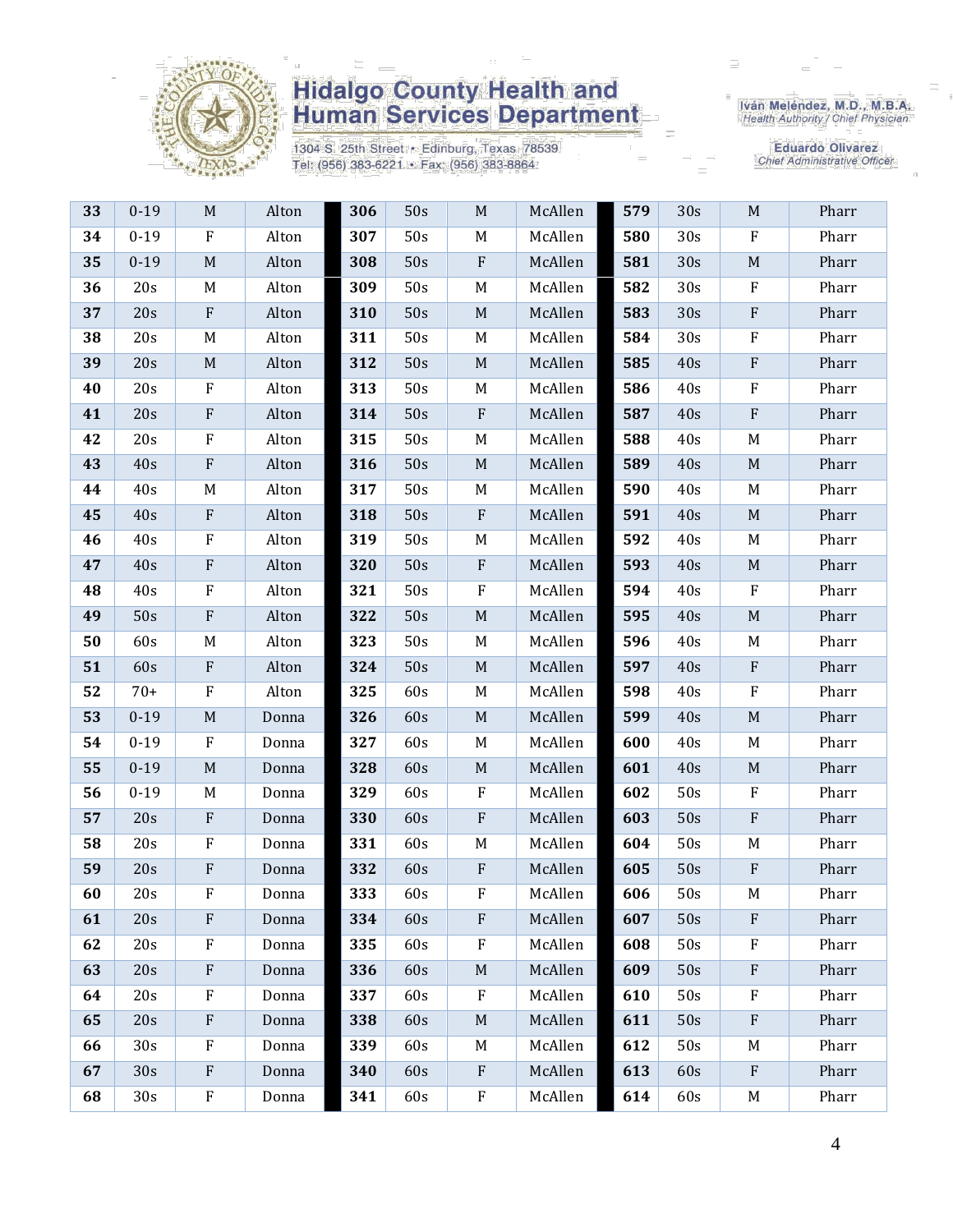

1304 S. 25th Street · Edinburg, Texas 78539 Tel: (956) 383-6221 · Fax: (956) 383-8864

Iván Meléndez, M.D., M.B.A.<br>Health Authority / Chief Physician

| 69  | 30s      | $\mathbf M$  | Donna    | 342 | 60s      | $\mathbf M$               | McAllen  | 615 | 60s      | $\mathbf M$  | Pharr    |
|-----|----------|--------------|----------|-----|----------|---------------------------|----------|-----|----------|--------------|----------|
| 70  | 40s      | $\rm F$      | Donna    | 343 | 60s      | ${\bf F}$                 | McAllen  | 616 | 60s      | $\rm F$      | Pharr    |
| 71  | 40s      | ${\bf F}$    | Donna    | 344 | 60s      | $\rm F$                   | McAllen  | 617 | 60s      | $\rm F$      | Pharr    |
| 72  | 40s      | $\rm F$      | Donna    | 345 | 60s      | F                         | McAllen  | 618 | 60s      | $\rm F$      | Pharr    |
| 73  | 40s      | $\mathbf M$  | Donna    | 346 | 60s      | $\mathbf M$               | McAllen  | 619 | 60s      | $\rm F$      | Pharr    |
| 74  | 40s      | $\rm F$      | Donna    | 347 | 60s      | $\mathbf M$               | McAllen  | 620 | 60s      | ${\bf F}$    | Pharr    |
| 75  | 40s      | $\rm F$      | Donna    | 348 | 60s      | ${\bf F}$                 | McAllen  | 621 | 60s      | $\rm F$      | Pharr    |
| 76  | 40s      | $_{\rm F}$   | Donna    | 349 | 60s      | F                         | McAllen  | 622 | 60s      | M            | Pharr    |
| 77  | 40s      | $\mathbf M$  | Donna    | 350 | 60s      | $\mathbf M$               | McAllen  | 623 | 60s      | $\mathbf M$  | Pharr    |
| 78  | 40s      | M            | Donna    | 351 | 60s      | M                         | McAllen  | 624 | 60s      | M            | Pharr    |
| 79  | 40s      | $\mathbf M$  | Donna    | 352 | 60s      | $\mathbf M$               | McAllen  | 625 | 60s      | $\rm F$      | Pharr    |
| 80  | 40s      | M            | Donna    | 353 | 60s      | M                         | McAllen  | 626 | 60s      | ${\bf F}$    | Pharr    |
| 81  | 40s      | ${\bf F}$    | Donna    | 354 | 60s      | ${\bf F}$                 | McAllen  | 627 | $70+$    | $\rm F$      | Pharr    |
| 82  | 50s      | $\rm F$      | Donna    | 355 | 60s      | $M_{\rm}$                 | McAllen  | 628 | $70+$    | $\rm F$      | Pharr    |
| 83  | 50s      | $\rm F$      | Donna    | 356 | 60s      | $\mathbf M$               | McAllen  | 629 | $70+$    | $\rm F$      | Pharr    |
| 84  | 50s      | $\rm F$      | Donna    | 357 | 60s      | $\mathbf M$               | McAllen  | 630 | $70+$    | $\rm F$      | Pharr    |
| 85  | 50s      | $\rm F$      | Donna    | 358 | 60s      | $\mathbf M$               | McAllen  | 631 | $70+$    | $\mathbf M$  | Pharr    |
| 86  | 50s      | $\rm F$      | Donna    | 359 | 60s      | M                         | McAllen  | 632 | $70+$    | $\mathbf F$  | Pharr    |
| 87  | 50s      | $\rm F$      | Donna    | 360 | $70+$    | ${\bf F}$                 | McAllen  | 633 | $70+$    | $\rm F$      | Pharr    |
| 88  | 50s      | M            | Donna    | 361 | $70+$    | $M_{\rm}$                 | McAllen  | 634 | $70+$    | M            | Pharr    |
| 89  | 50s      | $\mathbf M$  | Donna    | 362 | $70+$    | $\boldsymbol{\mathrm{F}}$ | McAllen  | 635 | $0 - 19$ | $\mathbf{F}$ | San Juan |
| 90  | 60s      | $\rm F$      | Donna    | 363 | $70+$    | F                         | McAllen  | 636 | $0 - 19$ | $\rm F$      | San Juan |
| 91  | 60s      | ${\bf F}$    | Donna    | 364 | $70+$    | ${\bf F}$                 | McAllen  | 637 | 20s      | $\mathbf M$  | San Juan |
| 92  | 60s      | $\rm F$      | Donna    | 365 | $70+$    | $\mathbf M$               | McAllen  | 638 | 20s      | M            | San Juan |
| 93  | 60s      | ${\bf F}$    | Donna    | 366 | $70+$    | ${\bf F}$                 | McAllen  | 639 | 20s      | $\,$ F       | San Juan |
| 94  | 60s      | $\rm F$      | Donna    | 367 | $70+$    | ${\bf F}$                 | McAllen  | 640 | 20s      | M            | San Juan |
| 95  | $70+$    | ${\bf F}$    | Donna    | 368 | $70+$    | $\mathbf M$               | McAllen  | 641 | 20s      | $\,$ F       | San Juan |
| 96  | $70+$    | F            | Donna    | 369 | $70+$    | F                         | McAllen  | 642 | 20s      | F            | San Juan |
| 97  | $0 - 19$ | $\mathbf{F}$ | Edinburg | 370 | $70+$    | F                         | McAllen  | 643 | 20s      | $\mathbf{F}$ | San Juan |
| 98  | $0 - 19$ | $\rm F$      | Edinburg | 371 | $70+$    | M                         | McAllen  | 644 | 20s      | $\rm F$      | San Juan |
| 99  | $0 - 19$ | F            | Edinburg | 372 | $0 - 19$ | $M_{\odot}$               | Mercedes | 645 | 20s      | M            | San Juan |
| 100 | $0 - 19$ | $\mathbf{F}$ | Edinburg | 373 | 20s      | ${\bf F}$                 | Mercedes | 646 | 20s      | $_{\rm F}$   | San Juan |
| 101 | $0-19$   | $\rm F$      | Edinburg | 374 | 20s      | $\mathbf M$               | Mercedes | 647 | 20s      | M            | San Juan |
| 102 | $0 - 19$ | $\rm F$      | Edinburg | 375 | 20s      | M                         | Mercedes | 648 | 20s      | $_{\rm F}$   | San Juan |
| 103 | $0 - 19$ | $\mathbf M$  | Edinburg | 376 | 20s      | ${\bf F}$                 | Mercedes | 649 | 20s      | $\rm F$      | San Juan |
| 104 | $0 - 19$ | M            | Edinburg | 377 | 20s      | M                         | Mercedes | 650 | 30s      | M            | San Juan |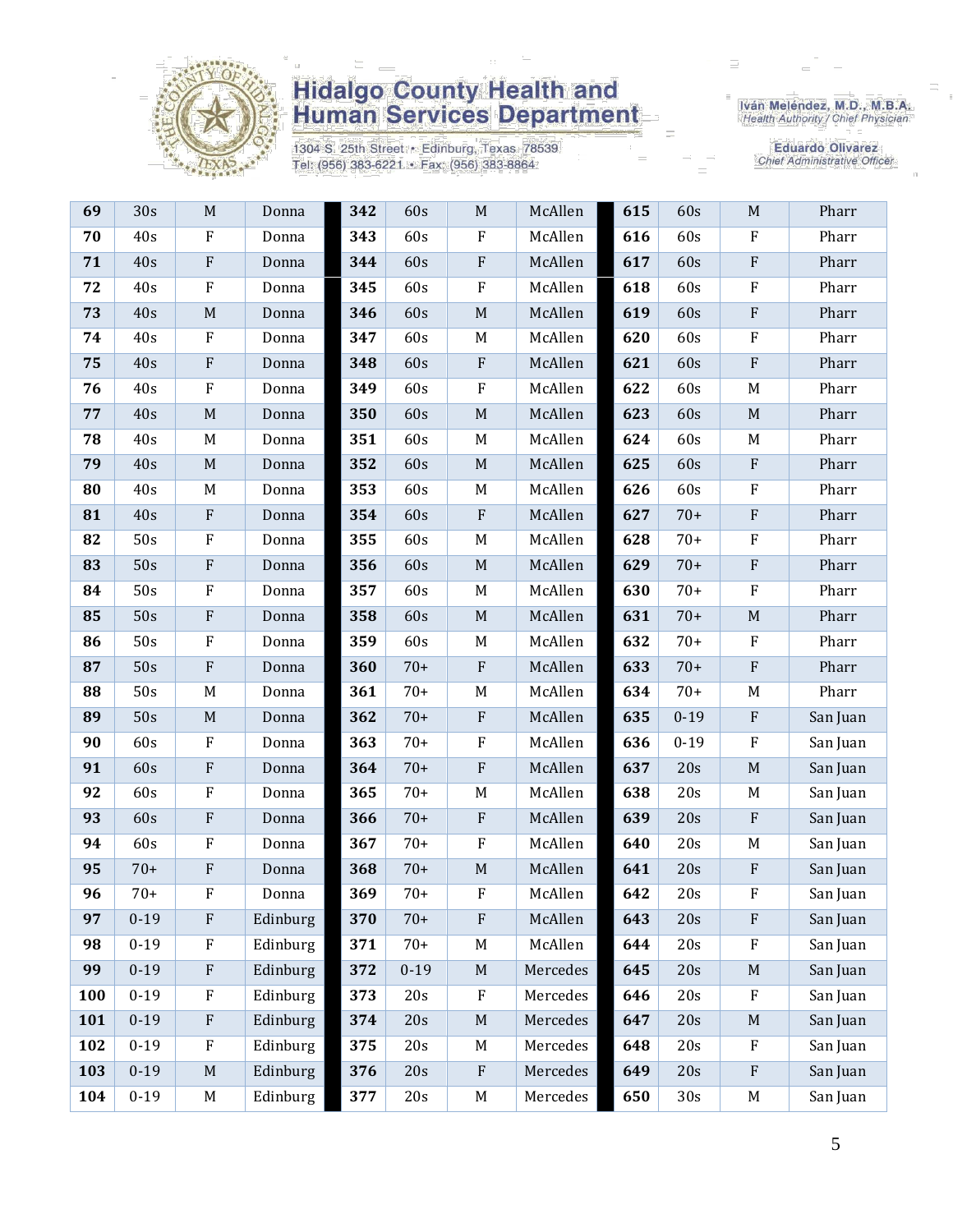

1304 S. 25th Street · Edinburg, Texas 78539 Tel: (956) 383-6221 · Fax: (956) 383-8864

Iván Meléndez, M.D., M.B.A.<br>Health Authority / Chief Physician

| 105 | $0 - 19$ | $\mathbf M$ | Edinburg | 378 | 20s | $\mathbf M$ | Mercedes | 651 | 30s      | $\mathbf M$               | San Juan    |
|-----|----------|-------------|----------|-----|-----|-------------|----------|-----|----------|---------------------------|-------------|
| 106 | 20s      | ${\bf F}$   | Edinburg | 379 | 20s | $\mathbf M$ | Mercedes | 652 | 30s      | $\rm F$                   | San Juan    |
| 107 | 20s      | $\mathbf M$ | Edinburg | 380 | 30s | ${\bf F}$   | Mercedes | 653 | 30s      | $\mathbf M$               | San Juan    |
| 108 | 20s      | $\mathbf M$ | Edinburg | 381 | 30s | $\mathbf M$ | Mercedes | 654 | 30s      | ${\bf F}$                 | San Juan    |
| 109 | 20s      | $\mathbf M$ | Edinburg | 382 | 30s | ${\bf F}$   | Mercedes | 655 | 30s      | ${\bf F}$                 | San Juan    |
| 110 | 20s      | M           | Edinburg | 383 | 30s | ${\bf F}$   | Mercedes | 656 | 30s      | ${\bf F}$                 | San Juan    |
| 111 | 20s      | $\mathbf M$ | Edinburg | 384 | 30s | ${\bf F}$   | Mercedes | 657 | 30s      | $\mathbf M$               | San Juan    |
| 112 | 20s      | ${\bf F}$   | Edinburg | 385 | 40s | $\mathbf M$ | Mercedes | 658 | 40s      | ${\bf F}$                 | San Juan    |
| 113 | 20s      | ${\bf F}$   | Edinburg | 386 | 40s | ${\bf F}$   | Mercedes | 659 | 40s      | ${\bf F}$                 | San Juan    |
| 114 | 20s      | M           | Edinburg | 387 | 40s | F           | Mercedes | 660 | 40s      | ${\bf F}$                 | San Juan    |
| 115 | 20s      | ${\bf F}$   | Edinburg | 388 | 40s | ${\bf F}$   | Mercedes | 661 | 40s      | $\rm F$                   | San Juan    |
| 116 | 20s      | M           | Edinburg | 389 | 40s | ${\bf F}$   | Mercedes | 662 | 40s      | M                         | San Juan    |
| 117 | 20s      | ${\bf F}$   | Edinburg | 390 | 40s | $\mathbf M$ | Mercedes | 663 | 40s      | $\mathbf M$               | San Juan    |
| 118 | 20s      | M           | Edinburg | 391 | 40s | ${\bf F}$   | Mercedes | 664 | 50s      | M                         | San Juan    |
| 119 | 20s      | ${\bf F}$   | Edinburg | 392 | 40s | $\rm F$     | Mercedes | 665 | 50s      | ${\bf F}$                 | San Juan    |
| 120 | 20s      | ${\bf F}$   | Edinburg | 393 | 50s | ${\bf F}$   | Mercedes | 666 | 50s      | $\rm F$                   | San Juan    |
| 121 | 20s      | ${\bf F}$   | Edinburg | 394 | 50s | ${\bf F}$   | Mercedes | 667 | 50s      | ${\bf F}$                 | San Juan    |
| 122 | 20s      | $\rm F$     | Edinburg | 395 | 50s | ${\bf F}$   | Mercedes | 668 | 50s      | ${\bf F}$                 | San Juan    |
| 123 | 20s      | $\mathbf M$ | Edinburg | 396 | 50s | $\rm F$     | Mercedes | 669 | 50s      | $\mathbf M$               | San Juan    |
| 124 | 20s      | M           | Edinburg | 397 | 50s | M           | Mercedes | 670 | 50s      | M                         | San Juan    |
| 125 | 20s      | ${\bf F}$   | Edinburg | 398 | 50s | $\mathbf M$ | Mercedes | 671 | 60s      | $\mathbf M$               | San Juan    |
| 126 | 20s      | M           | Edinburg | 399 | 50s | ${\bf F}$   | Mercedes | 672 | 60s      | M                         | San Juan    |
| 127 | 20s      | $\mathbf M$ | Edinburg | 400 | 60s | $\mathbf M$ | Mercedes | 673 | 60s      | $\rm F$                   | San Juan    |
| 128 | 20s      | M           | Edinburg | 401 | 60s | F           | Mercedes | 674 | 60s      | M                         | San Juan    |
| 129 | 20s      | ${\bf F}$   | Edinburg | 402 | 60s | ${\bf F}$   | Mercedes | 675 | 60s      | ${\bf F}$                 | San Juan    |
| 130 | 20s      | $\rm F$     | Edinburg | 403 | 60s | ${\bf F}$   | Mercedes | 676 | 60s      | $\rm F$                   | San Juan    |
| 131 | 20s      | $\mathbf M$ | Edinburg | 404 | 60s | $\mathbf M$ | Mercedes | 677 | 60s      | ${\bf F}$                 | San Juan    |
| 132 | 20s      | M           | Edinburg | 405 | 60s | M           | Mercedes | 678 | 60s      | $\mathbf M$               | San Juan    |
| 133 | 20s      | $\mathbf M$ | Edinburg | 406 | 60s | ${\bf F}$   | Mercedes | 679 | 60s      | M                         | San Juan    |
| 134 | 20s      | F           | Edinburg | 407 | 60s | ${\bf F}$   | Mercedes | 680 | $70+$    | $\mathbf F$               | San Juan    |
| 135 | 20s      | ${\bf F}$   | Edinburg | 408 | 60s | ${\bf F}$   | Mercedes | 681 | $70+$    | $\rm F$                   | San Juan    |
| 136 | 30s      | ${\bf F}$   | Edinburg | 409 | 60s | M           | Mercedes | 682 | $70+$    | M                         | San Juan    |
| 137 | 30s      | ${\bf F}$   | Edinburg | 410 | 60s | $\mathbf M$ | Mercedes | 683 | $0 - 19$ | $\mathbf M$               | Undisclosed |
| 138 | 30s      | ${\bf F}$   | Edinburg | 411 | 60s | F           | Mercedes | 684 | 20s      | $\ensuremath{\mathrm{U}}$ | Undisclosed |
| 139 | 30s      | M           | Edinburg | 412 | 60s | ${\bf F}$   | Mercedes | 685 | 20s      | $\rm F$                   | Undisclosed |
| 140 | 30s      | ${\bf F}$   | Edinburg | 413 | 60s | ${\bf F}$   | Mercedes | 686 | 20s      | ${\bf F}$                 | Undisclosed |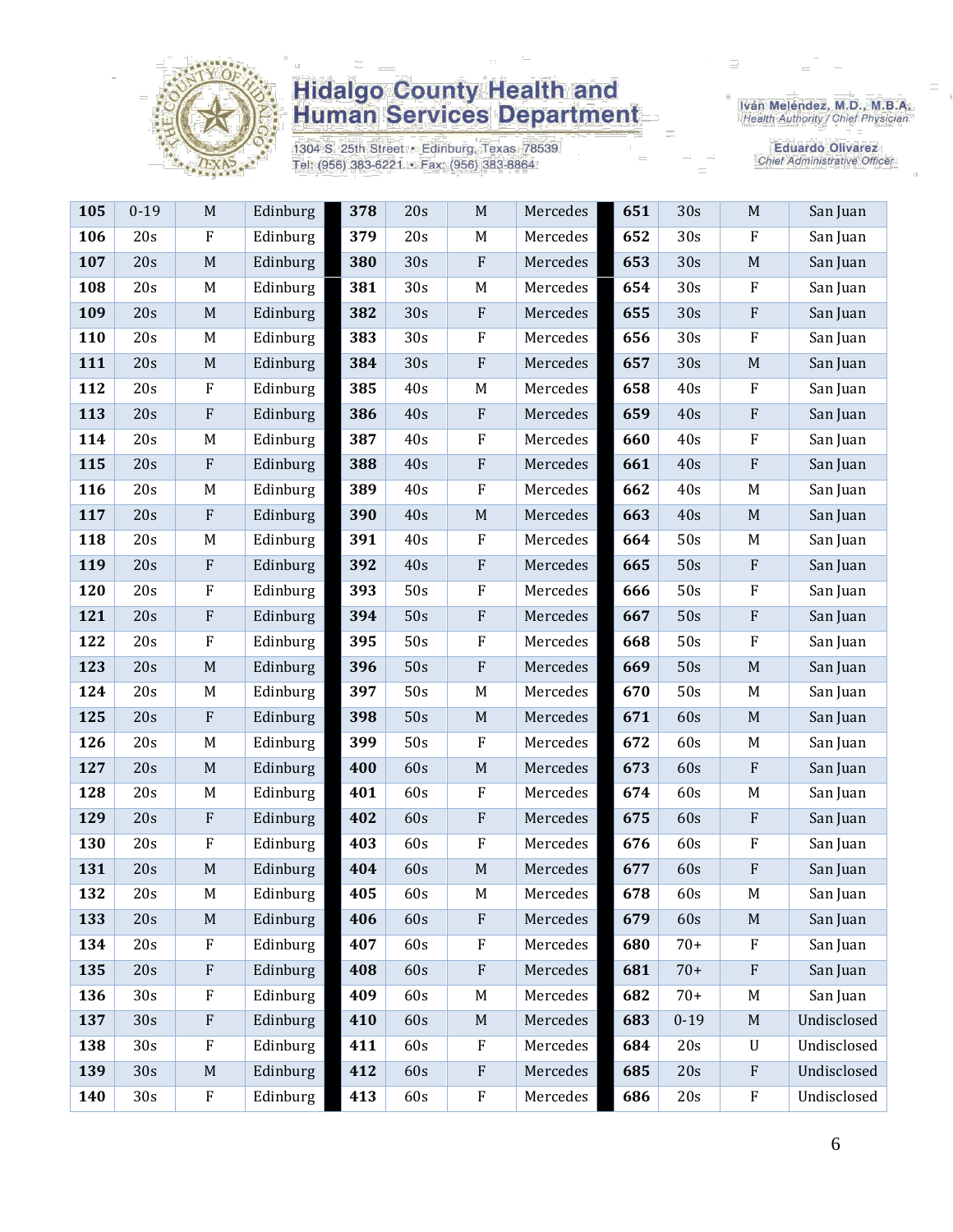

1304 S. 25th Street • Edinburg, Texas 78539<br>Tel: (956) 383-6221 • Fax: (956) 383-8864

Iván Meléndez, M.D., M.B.A.<br>Health Authority / Chief Physician

| 141 | 30s | F           | Edinburg | 414 | 60s      | $\rm F$     | Mercedes | 687 | 20s | $\mathbf M$               | Undisclosed |
|-----|-----|-------------|----------|-----|----------|-------------|----------|-----|-----|---------------------------|-------------|
| 142 | 30s | $\mathbf F$ | Edinburg | 415 | $70+$    | $\rm F$     | Mercedes | 688 | 20s | F                         | Undisclosed |
| 143 | 30s | $\rm F$     | Edinburg | 416 | $70+$    | $\rm F$     | Mercedes | 689 | 20s | $\mathbf M$               | Undisclosed |
| 144 | 30s | $\rm F$     | Edinburg | 417 | $70+$    | $\rm F$     | Mercedes | 690 | 20s | M                         | Undisclosed |
| 145 | 30s | ${\bf F}$   | Edinburg | 418 | $70+$    | $\rm F$     | Mercedes | 691 | 20s | $\mathbf{F}$              | Undisclosed |
| 146 | 30s | M           | Edinburg | 419 | $70+$    | M           | Mercedes | 692 | 20s | ${\bf F}$                 | Undisclosed |
| 147 | 30s | $\mathbf M$ | Edinburg | 420 | $0 - 19$ | $\rm F$     | Mission  | 693 | 20s | $\mathbf M$               | Undisclosed |
| 148 | 40s | $\rm F$     | Edinburg | 421 | $0 - 19$ | $\rm F$     | Mission  | 694 | 20s | M                         | Undisclosed |
| 149 | 40s | ${\bf F}$   | Edinburg | 422 | $0 - 19$ | $\rm F$     | Mission  | 695 | 20s | $\mathbf M$               | Undisclosed |
| 150 | 40s | $\rm F$     | Edinburg | 423 | 20s      | M           | Mission  | 696 | 20s | $\boldsymbol{\mathrm{F}}$ | Undisclosed |
| 151 | 40s | $\mathbf M$ | Edinburg | 424 | 20s      | $\rm F$     | Mission  | 697 | 20s | $\mathbf M$               | Undisclosed |
| 152 | 40s | M           | Edinburg | 425 | 20s      | $\rm F$     | Mission  | 698 | 20s | M                         | Undisclosed |
| 153 | 40s | $\mathbf M$ | Edinburg | 426 | 20s      | $\mathbf M$ | Mission  | 699 | 20s | M                         | Undisclosed |
| 154 | 40s | $\rm F$     | Edinburg | 427 | 20s      | $\rm F$     | Mission  | 700 | 20s | M                         | Undisclosed |
| 155 | 40s | $\mathbf M$ | Edinburg | 428 | 20s      | $\rm F$     | Mission  | 701 | 20s | ${\bf F}$                 | Undisclosed |
| 156 | 40s | M           | Edinburg | 429 | 20s      | $\mathbf F$ | Mission  | 702 | 30s | $\mathbf{F}$              | Undisclosed |
| 157 | 40s | $\mathbf M$ | Edinburg | 430 | 20s      | $\rm F$     | Mission  | 703 | 30s | ${\bf F}$                 | Undisclosed |
| 158 | 40s | M           | Edinburg | 431 | 20s      | $\rm F$     | Mission  | 704 | 30s | M                         | Undisclosed |
| 159 | 40s | ${\bf F}$   | Edinburg | 432 | 20s      | $\rm F$     | Mission  | 705 | 30s | ${\bf F}$                 | Undisclosed |
| 160 | 40s | M           | Edinburg | 433 | 20s      | M           | Mission  | 706 | 30s | ${\bf F}$                 | Undisclosed |
| 161 | 40s | $\mathbf M$ | Edinburg | 434 | 20s      | $\mathbf M$ | Mission  | 707 | 30s | ${\bf F}$                 | Undisclosed |
| 162 | 40s | ${\bf F}$   | Edinburg | 435 | 20s      | $\rm F$     | Mission  | 708 | 40s | M                         | Undisclosed |
| 163 | 40s | ${\bf F}$   | Edinburg | 436 | 20s      | $\mathbf M$ | Mission  | 709 | 40s | ${\bf F}$                 | Undisclosed |
| 164 | 40s | M           | Edinburg | 437 | 20s      | F           | Mission  | 710 | 40s | M                         | Undisclosed |
| 165 | 40s | $\mathbf U$ | Edinburg | 438 | 20s      | $\rm F$     | Mission  | 711 | 40s | ${\bf F}$                 | Undisclosed |
| 166 | 40s | $\rm F$     | Edinburg | 439 | 20s      | $\rm F$     | Mission  | 712 | 40s | $\mathbf U$               | Undisclosed |
| 167 | 40s | $\rm F$     | Edinburg | 440 | 20s      | $\mathbf M$ | Mission  | 713 | 40s | $\mathbf M$               | Undisclosed |
| 168 | 40s | F           | Edinburg | 441 | 20s      | M           | Mission  | 714 | 40s | ${\bf F}$                 | Undisclosed |
| 169 | 40s | ${\bf F}$   | Edinburg | 442 | 20s      | $\rm F$     | Mission  | 715 | 40s | $\mathbf{F}$              | Undisclosed |
| 170 | 40s | F           | Edinburg | 443 | 20s      | $\mathbf F$ | Mission  | 716 | 40s | $\boldsymbol{\mathrm{F}}$ | Undisclosed |
| 171 | 40s | ${\bf F}$   | Edinburg | 444 | 20s      | $\rm F$     | Mission  | 717 | 40s | ${\bf F}$                 | Undisclosed |
| 172 | 40s | $\rm F$     | Edinburg | 445 | 20s      | $\mathbf M$ | Mission  | 718 | 40s | M                         | Undisclosed |
| 173 | 40s | $\mathbf M$ | Edinburg | 446 | 20s      | $\mathbf M$ | Mission  | 719 | 40s | $\mathbf M$               | Undisclosed |
| 174 | 40s | M           | Edinburg | 447 | 20s      | $\mathbf F$ | Mission  | 720 | 40s | $\boldsymbol{\mathrm{F}}$ | Undisclosed |
| 175 | 40s | ${\bf F}$   | Edinburg | 448 | 20s      | $\rm F$     | Mission  | 721 | 40s | ${\bf F}$                 | Undisclosed |
| 176 | 40s | ${\bf F}$   | Edinburg | 449 | 20s      | $\mathbf M$ | Mission  | 722 | 40s | ${\bf F}$                 | Undisclosed |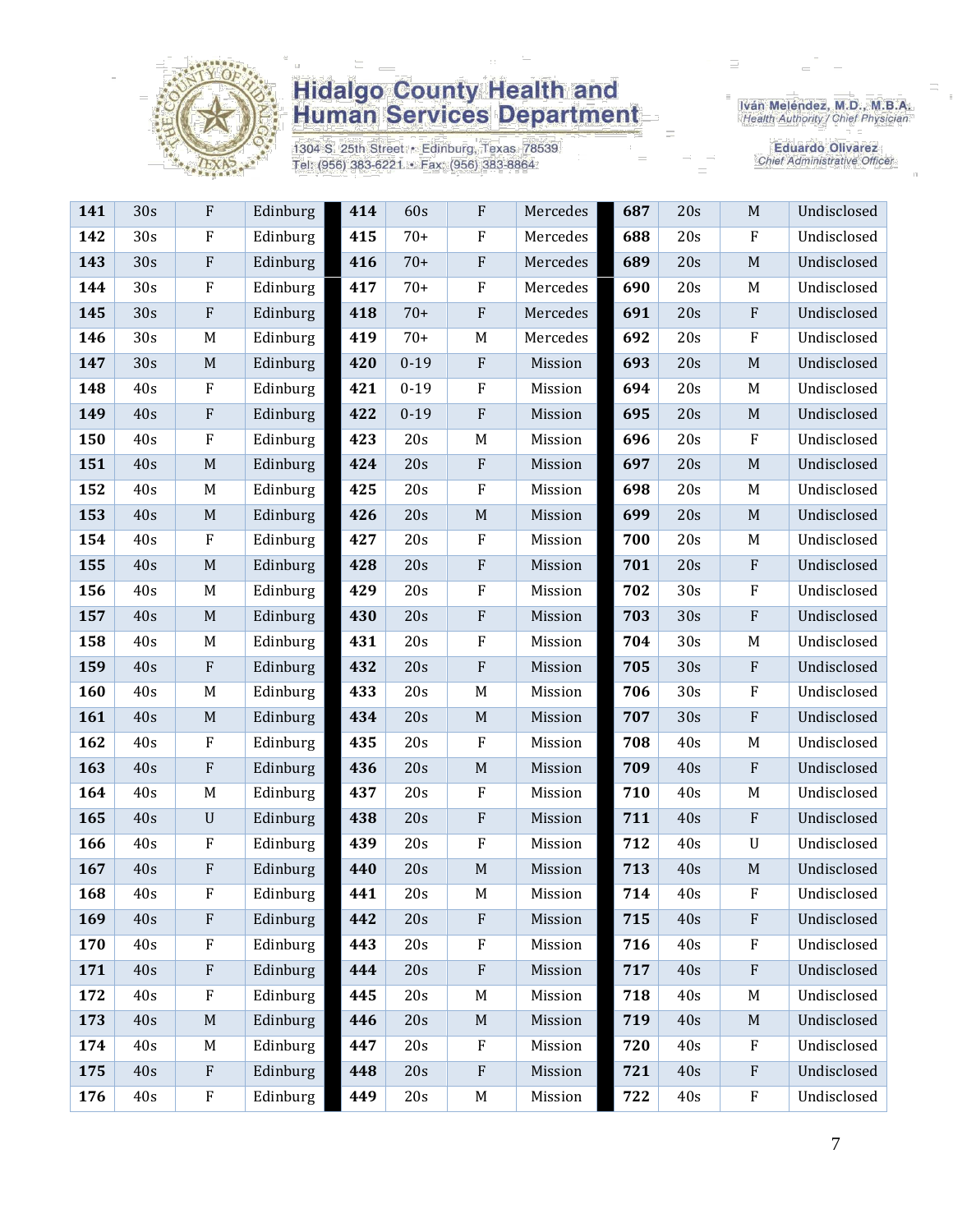

1304 S. 25th Street · Edinburg, Texas 78539 Tel: (956) 383-6221 · Fax: (956) 383-8864

Iván Meléndez, M.D., M.B.A.<br>Health Authority / Chief Physician

| 177 | 40s | $\mathbf M$               | Edinburg | 450 | 20s | M                         | Mission | 723 | 40s      | $\mathbf M$               | Undisclosed |
|-----|-----|---------------------------|----------|-----|-----|---------------------------|---------|-----|----------|---------------------------|-------------|
| 178 | 40s | M                         | Edinburg | 451 | 20s | $\boldsymbol{F}$          | Mission | 724 | 40s      | M                         | Undisclosed |
| 179 | 40s | $\rm F$                   | Edinburg | 452 | 30s | $\rm F$                   | Mission | 725 | 50s      | $\rm F$                   | Undisclosed |
| 180 | 40s | M                         | Edinburg | 453 | 30s | $\mathbf F$               | Mission | 726 | 50s      | M                         | Undisclosed |
| 181 | 40s | M                         | Edinburg | 454 | 30s | $\rm F$                   | Mission | 727 | 50s      | $\rm F$                   | Undisclosed |
| 182 | 50s | M                         | Edinburg | 455 | 30s | $\rm F$                   | Mission | 728 | 50s      | $\rm F$                   | Undisclosed |
| 183 | 50s | $\mathbf M$               | Edinburg | 456 | 30s | $\boldsymbol{\mathrm{F}}$ | Mission | 729 | 50s      | M                         | Undisclosed |
| 184 | 50s | ${\bf F}$                 | Edinburg | 457 | 30s | $\rm F$                   | Mission | 730 | 50s      | $\rm F$                   | Undisclosed |
| 185 | 50s | ${\bf F}$                 | Edinburg | 458 | 30s | $\mathbf M$               | Mission | 731 | 50s      | ${\bf F}$                 | Undisclosed |
| 186 | 50s | M                         | Edinburg | 459 | 30s | $\mathbf M$               | Mission | 732 | 50s      | $\rm F$                   | Undisclosed |
| 187 | 50s | $\boldsymbol{\mathrm{F}}$ | Edinburg | 460 | 30s | $\mathbf M$               | Mission | 733 | 60s      | $\mathbf M$               | Undisclosed |
| 188 | 50s | ${\bf F}$                 | Edinburg | 461 | 40s | $M_{\rm}$                 | Mission | 734 | 60s      | M                         | Undisclosed |
| 189 | 50s | $\rm F$                   | Edinburg | 462 | 40s | $\mathbf{F}$              | Mission | 735 | 60s      | $\mathbf{F}$              | Undisclosed |
| 190 | 50s | ${\bf F}$                 | Edinburg | 463 | 40s | M                         | Mission | 736 | 60s      | $\mathbf F$               | Undisclosed |
| 191 | 50s | M                         | Edinburg | 464 | 40s | M                         | Mission | 737 | 60s      | M                         | Undisclosed |
| 192 | 60s | M                         | Edinburg | 465 | 40s | $\rm F$                   | Mission | 738 | 60s      | $\rm F$                   | Undisclosed |
| 193 | 60s | $\rm F$                   | Edinburg | 466 | 40s | $\rm F$                   | Mission | 739 | 60s      | $\mathbf M$               | Undisclosed |
| 194 | 60s | ${\bf F}$                 | Edinburg | 467 | 40s | M                         | Mission | 740 | 60s      | $\rm F$                   | Undisclosed |
| 195 | 60s | $\mathbf M$               | Edinburg | 468 | 40s | $\rm F$                   | Mission | 741 | 60s      | $\rm F$                   | Undisclosed |
| 196 | 60s | $\rm F$                   | Edinburg | 469 | 40s | M                         | Mission | 742 | 60s      | M                         | Undisclosed |
| 197 | 60s | ${\bf F}$                 | Edinburg | 470 | 40s | $\mathbf M$               | Mission | 743 | 60s      | $\mathbf M$               | Undisclosed |
| 198 | 60s | ${\bf F}$                 | Edinburg | 471 | 40s | $\rm F$                   | Mission | 744 | 60s      | M                         | Undisclosed |
| 199 | 60s | ${\bf F}$                 | Edinburg | 472 | 40s | $\rm F$                   | Mission | 745 | 60s      | $\rm F$                   | Undisclosed |
| 200 | 60s | $\rm F$                   | Edinburg | 473 | 40s | $\mathbf F$               | Mission | 746 | 60s      | $\boldsymbol{\mathrm{F}}$ | Undisclosed |
| 201 | 60s | $\rm F$                   | Edinburg | 474 | 40s | $\rm F$                   | Mission | 747 | 60s      | $\rm F$                   | Undisclosed |
| 202 | 60s | M                         | Edinburg | 475 | 40s | $\rm F$                   | Mission | 748 | $70+$    | M                         | Undisclosed |
| 203 | 60s | $\mathbf M$               | Edinburg | 476 | 40s | $\mathbf M$               | Mission | 749 | $70+$    | $\mathbf F$               | Undisclosed |
| 204 | 60s | F                         | Edinburg | 477 | 40s | M                         | Mission | 750 | $70+$    | $\boldsymbol{\mathrm{F}}$ | Undisclosed |
| 205 | 60s | M                         | Edinburg | 478 | 40s | $\rm F$                   | Mission | 751 | $70+$    | $\mathbf{F}$              | Undisclosed |
| 206 | 60s | M                         | Edinburg | 479 | 40s | ${\bf F}$                 | Mission | 752 | $70+$    | $\rm F$                   | Undisclosed |
| 207 | 60s | $\mathbf M$               | Edinburg | 480 | 40s | $\rm F$                   | Mission | 753 | $70+$    | $\mathbf M$               | Undisclosed |
| 208 | 60s | M                         | Edinburg | 481 | 40s | $\mathbf M$               | Mission | 754 | $70+$    | $\rm F$                   | Undisclosed |
| 209 | 60s | $\mathbf M$               | Edinburg | 482 | 40s | $\mathbf M$               | Mission | 755 | $70+$    | M                         | Undisclosed |
| 210 | 60s | $\mathbf F$               | Edinburg | 483 | 40s | M                         | Mission | 756 | $0 - 19$ | $\mathbf{F}$              | Weslaco     |
| 211 | 60s | $\rm F$                   | Edinburg | 484 | 40s | $\mathbf M$               | Mission | 757 | $0 - 19$ | $\boldsymbol{\mathrm{F}}$ | Weslaco     |
| 212 | 60s | M                         | Edinburg | 485 | 40s | $\mathbf M$               | Mission | 758 | $0 - 19$ | ${\bf F}$                 | Weslaco     |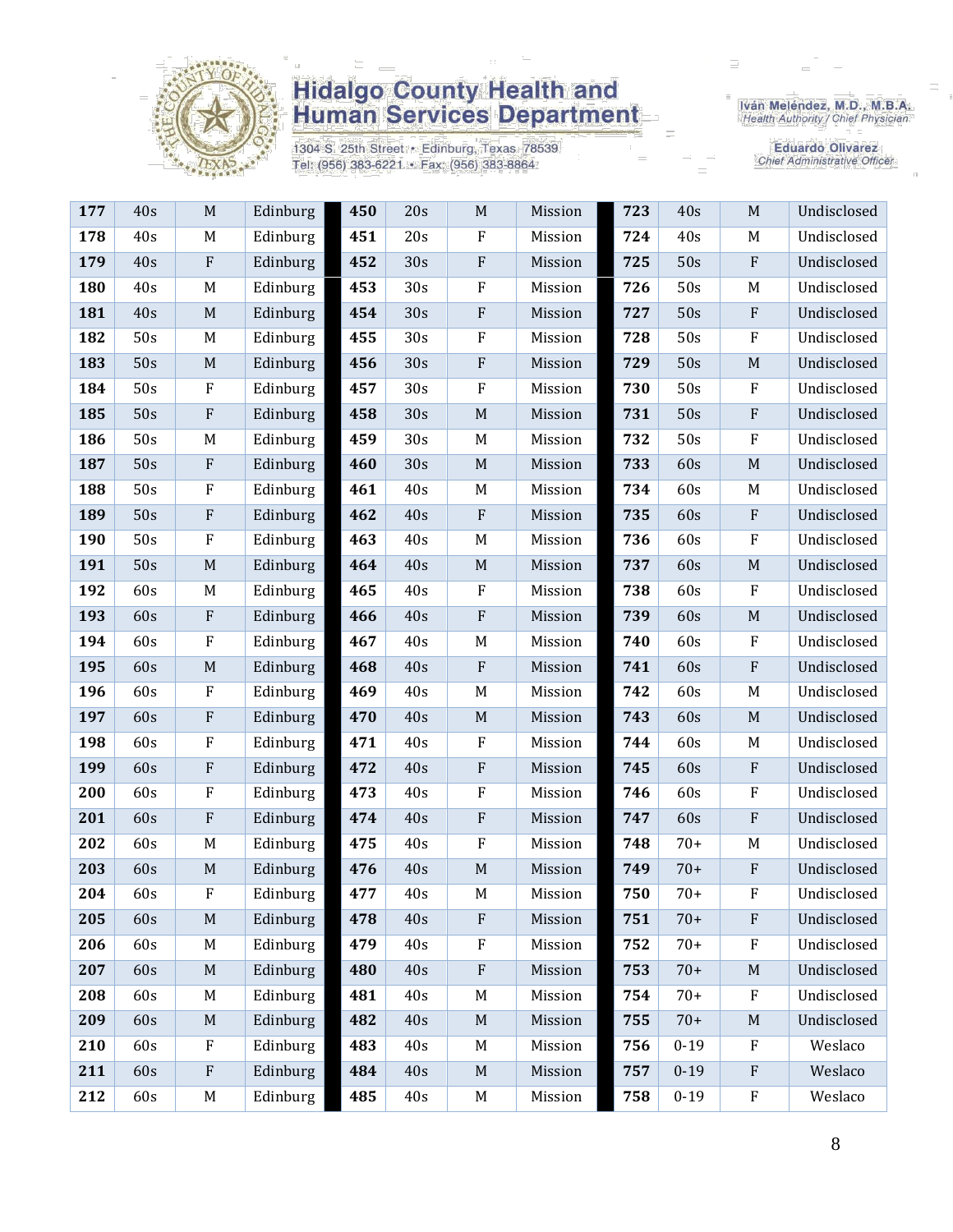

1304 S. 25th Street · Edinburg, Texas 78539 Tel: (956) 383-6221 · Fax: (956) 383-8864

Iván Meléndez, M.D., M.B.A.<br>Health Authority / Chief Physician

| 213 | 60s      | M                         | Edinburg | 486 | 40s   | ${\bf F}$   | Mission | 759 | $0 - 19$ | $M_{\rm}$                 | Weslaco |
|-----|----------|---------------------------|----------|-----|-------|-------------|---------|-----|----------|---------------------------|---------|
| 214 | 60s      | ${\bf F}$                 | Edinburg | 487 | 40s   | $\mathbf M$ | Mission | 760 | 20s      | ${\bf F}$                 | Weslaco |
| 215 | 60s      | $\mathbf M$               | Edinburg | 488 | 40s   | ${\bf F}$   | Mission | 761 | 20s      | $\mathbf M$               | Weslaco |
| 216 | $70+$    | $\boldsymbol{\mathrm{F}}$ | Edinburg | 489 | 40s   | $\mathbf M$ | Mission | 762 | 20s      | M                         | Weslaco |
| 217 | $70+$    | $\mathbf M$               | Edinburg | 490 | 40s   | $\mathbf M$ | Mission | 763 | 20s      | ${\bf F}$                 | Weslaco |
| 218 | $70+$    | ${\bf F}$                 | Edinburg | 491 | 40s   | $\rm F$     | Mission | 764 | 20s      | M                         | Weslaco |
| 219 | $70+$    | $\mathbf M$               | Edinburg | 492 | 40s   | ${\bf F}$   | Mission | 765 | 20s      | $\mathbf M$               | Weslaco |
| 220 | $70+$    | M                         | Edinburg | 493 | 40s   | ${\bf F}$   | Mission | 766 | 20s      | $\mathbf{F}$              | Weslaco |
| 221 | $70+$    | $\mathbf M$               | Edinburg | 494 | 40s   | $\rm F$     | Mission | 767 | 20s      | ${\bf F}$                 | Weslaco |
| 222 | $70+$    | $\boldsymbol{\mathrm{F}}$ | Edinburg | 495 | 40s   | $\rm F$     | Mission | 768 | 20s      | ${\bf F}$                 | Weslaco |
| 223 | $70+$    | ${\bf F}$                 | Edinburg | 496 | 40s   | ${\bf F}$   | Mission | 769 | 20s      | $\mathbf M$               | Weslaco |
| 224 | $70+$    | M                         | Edinburg | 497 | 40s   | $\mathbf M$ | Mission | 770 | 20s      | ${\bf F}$                 | Weslaco |
| 225 | $70+$    | ${\bf F}$                 | Edinburg | 498 | 50s   | $\rm F$     | Mission | 771 | 20s      | $\boldsymbol{\mathrm{F}}$ | Weslaco |
| 226 | $70+$    | F                         | Edinburg | 499 | 50s   | ${\bf F}$   | Mission | 772 | 20s      | ${\bf F}$                 | Weslaco |
| 227 | $70+$    | ${\bf F}$                 | Edinburg | 500 | 50s   | $\mathbf M$ | Mission | 773 | 20s      | $\mathbf M$               | Weslaco |
| 228 | $70+$    | $\boldsymbol{\mathrm{F}}$ | Edinburg | 501 | 50s   | $\rm F$     | Mission | 774 | 20s      | M                         | Weslaco |
| 229 | $70+$    | ${\bf F}$                 | Edinburg | 502 | 50s   | ${\bf F}$   | Mission | 775 | 20s      | $\mathbf M$               | Weslaco |
| 230 | $0 - 19$ | M                         | Hidalgo  | 503 | 50s   | ${\bf F}$   | Mission | 776 | 20s      | M                         | Weslaco |
| 231 | 20s      | ${\bf F}$                 | Hidalgo  | 504 | 50s   | ${\bf F}$   | Mission | 777 | 20s      | ${\bf F}$                 | Weslaco |
| 232 | 20s      | ${\bf F}$                 | Hidalgo  | 505 | 50s   | $\rm F$     | Mission | 778 | 20s      | M                         | Weslaco |
| 233 | 20s      | ${\bf F}$                 | Hidalgo  | 506 | 50s   | $\mathbf M$ | Mission | 779 | 30s      | $\mathbf M$               | Weslaco |
| 234 | 20s      | $\boldsymbol{\mathrm{F}}$ | Hidalgo  | 507 | 50s   | ${\bf F}$   | Mission | 780 | 30s      | ${\bf F}$                 | Weslaco |
| 235 | 20s      | $\mathbf M$               | Hidalgo  | 508 | 50s   | $\mathbf M$ | Mission | 781 | 30s      | ${\bf F}$                 | Weslaco |
| 236 | 20s      | ${\bf F}$                 | Hidalgo  | 509 | 50s   | $\rm F$     | Mission | 782 | 30s      | M                         | Weslaco |
| 237 | 20s      | $\mathbf M$               | Hidalgo  | 510 | 50s   | ${\bf F}$   | Mission | 783 | 30s      | $\mathbf M$               | Weslaco |
| 238 | 20s      | M                         | Hidalgo  | 511 | 50s   | $\rm F$     | Mission | 784 | 40s      | M                         | Weslaco |
| 239 | 40s      | $\mathbf M$               | Hidalgo  | 512 | 50s   | $\mathbf M$ | Mission | 785 | 40s      | ${\bf F}$                 | Weslaco |
| 240 | 40s      | $\mathbf{F}$              | Hidalgo  | 513 | $50s$ | ${\bf F}$   | Mission | 786 | 40s      | F                         | Weslaco |
| 241 | 40s      | ${\bf F}$                 | Hidalgo  | 514 | 50s   | $\rm F$     | Mission | 787 | 40s      | $\mathbf M$               | Weslaco |
| 242 | 50s      | ${\bf F}$                 | Hidalgo  | 515 | 50s   | ${\bf F}$   | Mission | 788 | 40s      | F                         | Weslaco |
| 243 | 50s      | ${\bf F}$                 | Hidalgo  | 516 | 50s   | $\mathbf M$ | Mission | 789 | 40s      | ${\bf F}$                 | Weslaco |
| 244 | 50s      | $\rm F$                   | Hidalgo  | 517 | 50s   | $\mathbf M$ | Mission | 790 | 40s      | F                         | Weslaco |
| 245 | 50s      | ${\bf F}$                 | Hidalgo  | 518 | 50s   | ${\bf F}$   | Mission | 791 | 40s      | $\mathbf M$               | Weslaco |
| 246 | 60s      | $\boldsymbol{\mathrm{F}}$ | Hidalgo  | 519 | 50s   | $\rm F$     | Mission | 792 | 40s      | F                         | Weslaco |
| 247 | 60s      | ${\bf F}$                 | Hidalgo  | 520 | 50s   | $\mathbf M$ | Mission | 793 | 50s      | ${\bf F}$                 | Weslaco |
| 248 | 60s      | ${\bf F}$                 | Hidalgo  | 521 | 50s   | $\rm F$     | Mission | 794 | 50s      | ${\bf F}$                 | Weslaco |